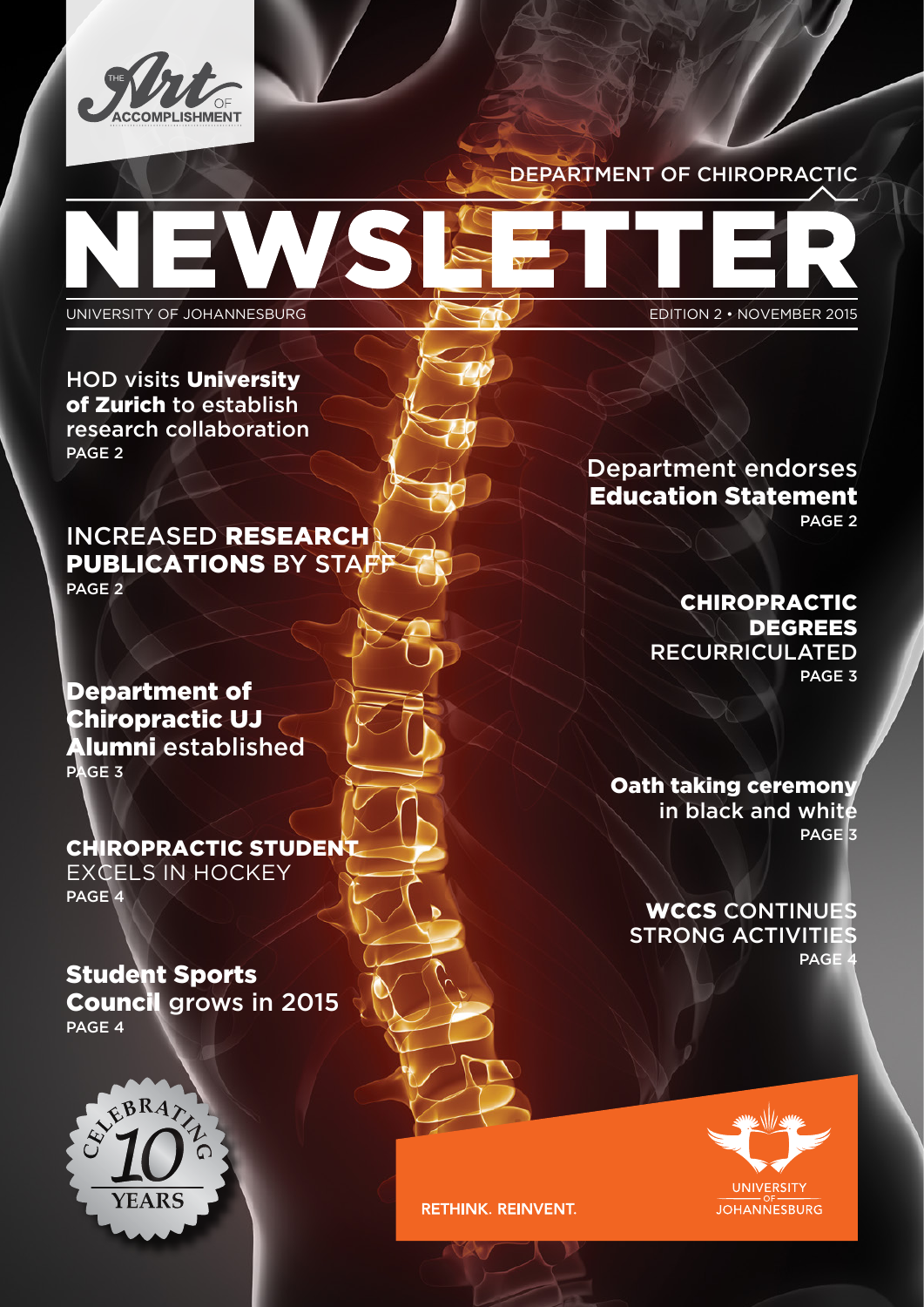# **A NOTE FROM** CHRIS YELVERTON



The Department and University had a busy year, with 2015 marking 10 years of the existence of the University of Johannesburg. The fact that the institution has achieved a top 5 position within South Africa and top 4% internationally is a testament to the focus on quality. The next few years will mark a change in the Department with new curriculum design being at the fore front. This is an exciting time, where aspects that have worked can be built on, and those that did not can be addressed to make the programme even better than the internationally accepted current system.

The department remains a strong, quality focused programme within the Faculty, with the busiest clinic within the institution, with an average of 800-1000 consultations per month being recorded.

We hope you find this newsletters informative.

We wish all the alumni and practitioners a blessed Christmas and 2016. Should you have any comments or suggestions, please email me at chrisy@uj.ac.za.

Dr C Yelverton

*Head: Department of Chiropractic, Faculty of Health Sciences*

### HOD VISITS UNIVERSITY OF ZURICH TO ESTABLISH RESEARCH COLLABORATION

Dr Yelverton visited the University of Zurich, Chiropractic programme at the end of 2014, to initiate possible collaborative interactions between the two institutions. This was an informative visit, where Chiropractic training occurs in conjunction with medical training at the University. Currently, two collaborative following this visit.



## **W** DEPARTMENT ENDORSES EDUCATION STATEMENT

The department, along with<br>AECC, University of Zurich, University of Southern Denmark, University of South Wales, IFEC, Murdoch University, Macquarie University and DUT, have endorsed the Clinical and Professional Chiropractic Education: a Position Statement as presented at the WFC Conference. This places the department as collaborative partners with important chiropractic institutions internationally.

This document is an important statement in terms of what the

institutions are presenting, and will be presenting as part of their programmes, with the focus on: the welfare of the patient is paramount; and chiropractic education should be of the highest quality and be founded on the principles of evidence-based care ; and curricula should be responsive to changing patient, societal and community needs and expectations within a modern health care system.

The full document is available on the UJ website on www.uj.ac.za, follow the links to chiropractic, or email chrisy@uj.ac.za.



## **WINCREASED RESEARCH** PUBLICATIONS BY STAFF

The department continues<br>to promote chiropractic by focusing in increasing the publication of our dissertations findings with 1 publication 2014, and in 2015 in internationally accredited journals. 2016 also promises to be a productive year for publications with four abstracts being accepted in 2015, the full

manuscript likely to be in print pending final peer review. The Departmental target is to achieve 2 publications per year.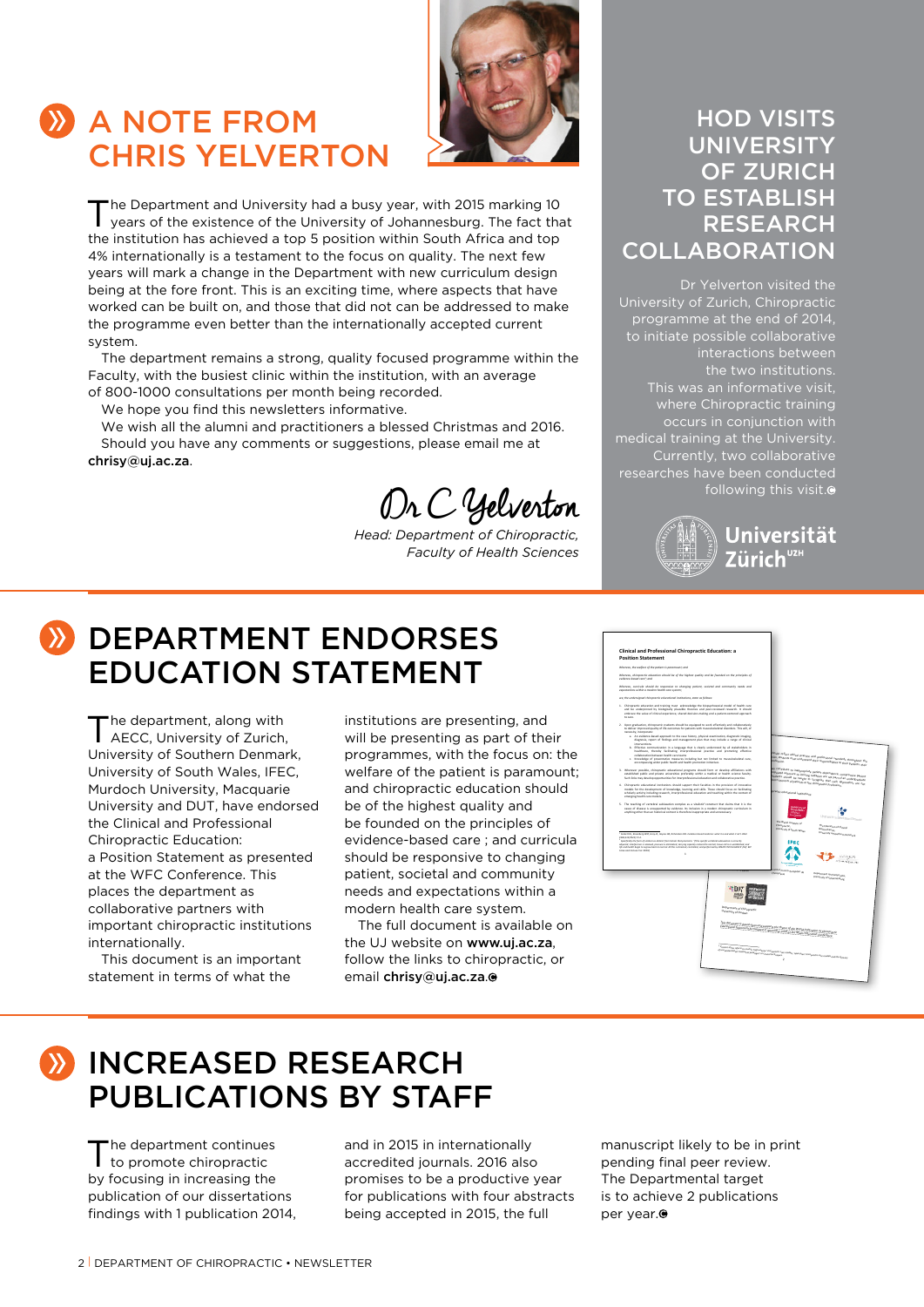# **EX CHIROPRACTIC DEGREES RECURRICULATED**

As part of the Department of Higher Education alignment of qualifications, the current National Diploma, BTech and MTech qualifications are required to be recurriculated to comply with new frameworks in the higher education structure.

The department has submitted initial documentation to the relevant university structures for approval for submission to the Council on Higher Education and Department of Higher Education.

The new structure will be based on a four year Bachelor of Health Sciences in Chiropractic (honours degree equivalent), followed by the exit level qualification of a Master of Health Sciences in Chiropractic degree. The masters degree will focus in clinical expertise and experience, with course work, and a research dissertation at a 30% weighting overall. This is a significant change from previous years, and it is envisaged that this will allow for decreased time frames within the masters years, with focused clinical training ensuring graduates with relevant clinical expertise while still ensuring their ability to contribute to the overall research of the profession.

The new bachelors degree is proposed to be implemented in 2018, subject to relevant regulatory approval.

Workshops will be held in 2016 where input on curriculum content will be obtained from interested members of the profession.

## DEPARTMENT OF CHIROPRACTIC UJ ALUMNI ESTABLISHED

The UJ Chiropractic Alumni grouping was<br>
established in 2015, with the framework of initiating a strong long term alumni group for the graduates.

 $\sum$ 

The elected interim committee of James

Sklar-Chik, Glen Peyton, Lisa Dickerson, Chase McWilliams and Amy McHarg are congratulated on their appointments.

The department will be supporting these initiatives to establish a strong alumni for the future.

# **EXECUTE TAKING CEREMONY** IN BLACK AND WHITE

The annual oath taking ceremony was as glamourous affair as ever, with the class of 2015 deciding on a black and white theme, with Dr Brad Beira as the speaker for the evening. Our thanks to all the dignitaries and staff that attended this evening.

Congratulations to Ms Melanie Craig on being awarded the Department Academic Excellence Award for the highest mark for the course work component of the Masters year, and the Ross Potgieter/Heel Best Myofascial Student awards for 2015.

Congratulations are also extended to Dr Luke Schmidt on receiving the CASA Excellence Award for 2015.

Congratulations to Ms Melanie Craig on being awarded the Department Academic Excellence Award for the highest mark for the course work component of the Masters year, and the Ross Potgieter/Heel Best Myofascial Student awards for 2015.